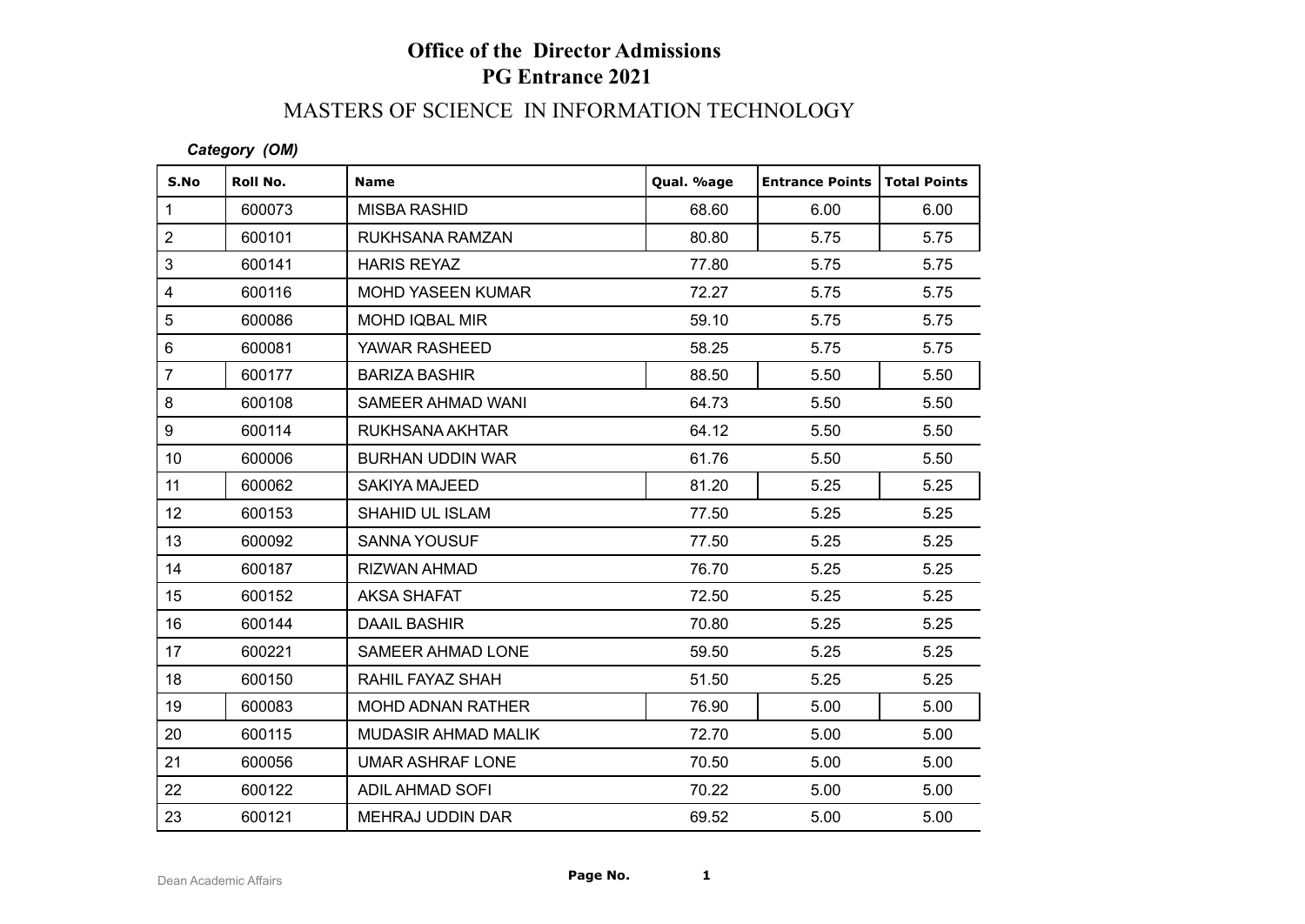# **Office of the Director Admissions PG Entrance 2021**

### MASTERS OF SCIENCE IN INFORMATION TECHNOLOGY

#### *Category (OM)*

| S.No | Roll No. | <b>Name</b>              | Qual. %age | <b>Entrance Points</b> | <b>Total Points</b> |
|------|----------|--------------------------|------------|------------------------|---------------------|
| 24   | 600176   | <b>SHAHID ZAHOOR</b>     | 67.10      | 5.00                   | 5.00                |
| 25   | 600170   | KHATEEBA                 | 78.50      | 4.75                   | 4.75                |
| 26   | 600059   | <b>UMER MOHIUDDIN</b>    | 68.70      | 4.75                   | 4.75                |
| 27   | 600131   | WASIQ AHMAD WAZA         | 68.56      | 4.75                   | 4.75                |
| 28   | 600166   | <b>ARSHID AHMAD</b>      | 62.10      | 4.75                   | 4.75                |
| 29   | 600180   | <b>NIDA NEK</b>          | 83.50      | 4.50                   | 4.50                |
| 30   | 600044   | <b>JUNEAF AMIN BHAT</b>  | 72.86      | 4.50                   | 4.50                |
| 31   | 600091   | MUSHTAQ AHMAD GUROO      | 60.90      | 4.50                   | 4.50                |
| 32   | 600063   | ADEENA NAZIR             | 83.20      | 4.25                   | 4.25                |
| 33   | 600117   | UFAID YOUSUF WANI        | 76.20      | 4.25                   | 4.25                |
| 34   | 600149   | REHANA AHAD KUMAR        | 72.40      | 4.25                   | 4.25                |
| 35   | 600205   | MIR SARWAR-UL-HAQ        | 70.20      | 4.25                   | 4.25                |
| 36   | 600111   | <b>SUHAIL RAMZAN</b>     | 69.10      | 4.25                   | 4.25                |
| 37   | 600206   | <b>MUDAIFA KAMILI</b>    | 67.90      | 4.25                   | 4.25                |
| 38   | 600139   | <b>KHALID BASHIR MIR</b> | 78.30      | 4.00                   | 4.00                |
| 39   | 600165   | <b>IFRA JAN</b>          | 77.10      | 4.00                   | 4.00                |
| 40   | 600033   | ARSHAD FAROOQ WAR        | 67.58      | 4.00                   | 4.00                |
| 41   | 600032   | <b>ISHFAQ AHMAD BHAT</b> | 66.30      | 4.00                   | 4.00                |
| 42   | 600159   | NAJEEBA TASSADUQ         | 80.60      | 3.75                   | 3.75                |
| 43   | 600104   | <b>SHOBI SHABNUM ARA</b> | 72.30      | 3.75                   | 3.75                |